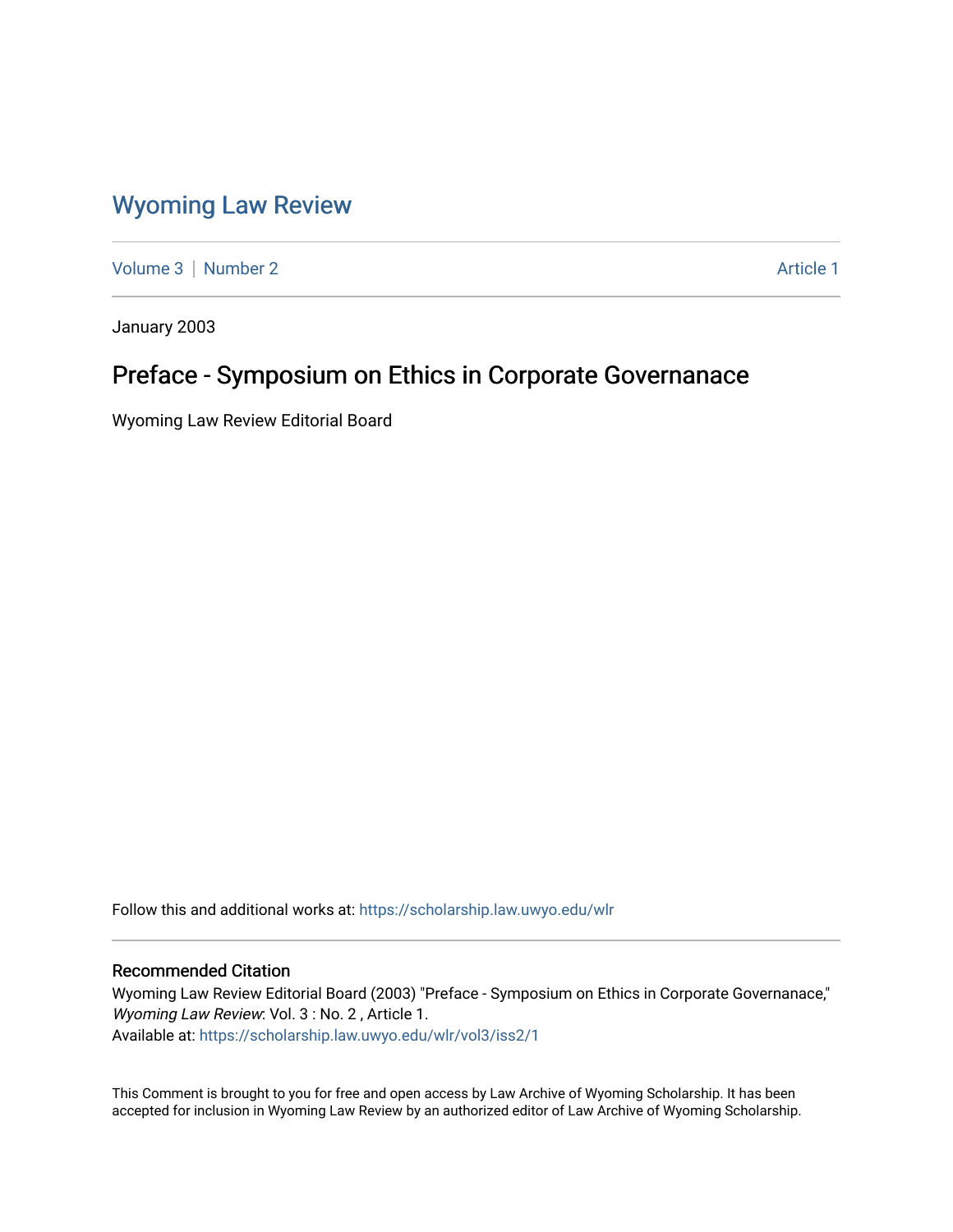### **WYOMING LAW REVIEW**

**VOLUME 3** *2003* **NUMBER 2**

# **SYMPOSIUM ON ETHICS IN CORPORATE GOVERNANCE**

#### PREFACE

In April 2002, the *Wyoming Law Review* Editorial Board began discussing ideas for topics of a timely and pertinent symposium, which could be held at the University of Wyoming College of Law in Laramie, Wyoming, sponsored **by** the *Wyoming Law Review.* At that time, the Enron "debacle" was current news and the idea of Ethics in Corporate Governance was adopted as the theme of the symposium. The articles in this edition of the law review cover the entire gambit of ethics in corporate governance - from big corporations, with publicly traded stock, to the small "Mom and Pop" businesses owned **by** family members. Just as comprehensive is the discussion of the sources of laws and rules establishing and delineating the roles and duties of attorneys in their dealings with large and small corporations from the new Sarbanes-Oxley Act and the SEC rules promulgated thereunder, to the states' Rules of Professional Conduct. Whether you are an attorney in general practice, specialize in securities law, or are involved with governing a corporation as a non-lawyer, this Symposium addresses issues pertaining to you. The Board wishes to thank all the authors for their outstanding works, their time, and their contribution to the *Wyoming Law Review* and the law school in general. The Board also expresses its gratitude to Dean Jerry Parkinson, Professor John Burman, Professor Harvey Gelb, and the faculty and staff of the University of Wyoming College of Law. Their initial help, ideas, and support were invaluable. The Board hopes that all readers come away with a sense of the importance of this topic: Ethics in Corporate Governance.

THE WYOMING LAW REVIEW EDITORIAL BOARD